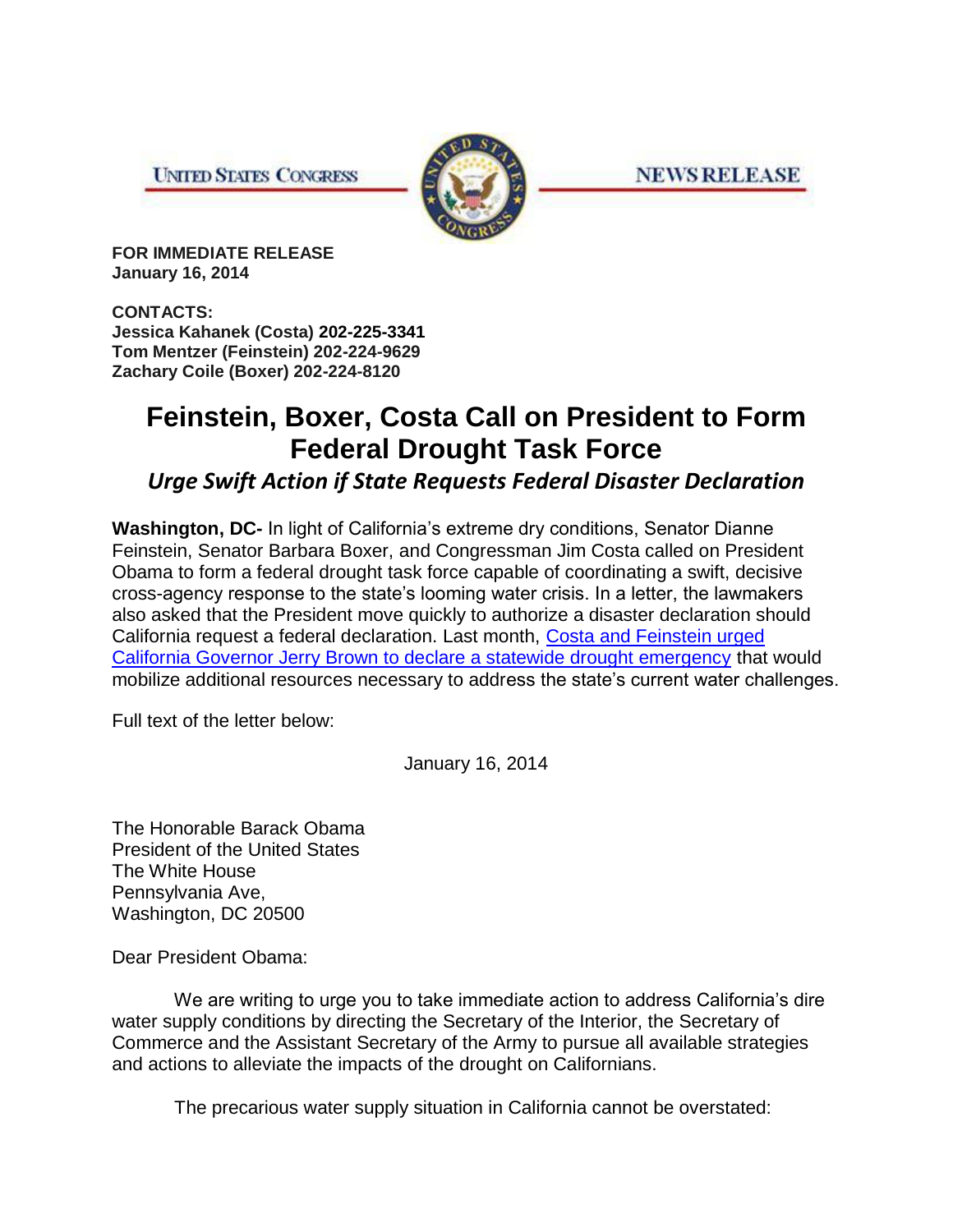- Calendar year 2013 was the driest year on record for the State of California.
- Three years of dry conditions in California, coupled with 14 years of consecutive dry conditions in the Colorado River Basin, has depleted the carryover storage in reservoirs for the Central Valley Project and the State Water Project to historically low levels, below even the previous record low levels in 1977, the year of the last federal drought declaration.
- On November 20, 2013, the California Department of Water Resources (DWR) announced the historically lowest initial State Water Project allocation of 5 percent for water year 2014.
- The United States Bureau of Reclamation has acknowledged that without significant precipitation, there may be a zero percent initial allocation for Central Valley Project South of Delta contractors.
- Most recently, on Friday, January  $3<sup>rd</sup>$ , DWR performed a snowpack survey that showed the snowpack is approximately 20 percent of statewide average for this time of year, and only seven percent of statewide average peak snowpack.
- Water agencies across the state have begun issuing orders for mandatory water rationing.

We have ahead of us an incredible challenge that will require the highest levels of engagement and flexibility on the part of federal and state water and regulatory agencies in order to avoid devastating socioeconomic and environmental impacts to many regions of California, particularly to the agricultural heart of California, the Central Valley.

On December 17, 2013, Governor Brown convened a drought task force to develop strategies and to prioritize actions that state agencies can take to address the ongoing drought impacting our constituents. Federal agencies, backed by support from the White House, should ensure that they are doing all they can to coordinate and expand on all drought mitigation opportunities identified by the state agencies that involve federal authorities, in addition to the ongoing work by federal agencies to identify areas of flexibility within their own authorities.

We request that you immediately appoint a federal drought task force and appoint a federal drought coordinator to parallel efforts at the state level. The federal drought coordinator should be charged with coordinating actions and responses across federal agencies and coordinating with state agencies related to the drought conditions affecting California. The ongoing dry conditions call for immediate, measurable actions from federal agencies to complement the work being done at the state level to address the water supply challenges that face California.

If California requests a broad federal disaster declaration, we urge you to issue this declaration as quickly as possible. We also urge that you direct the federal agencies to maximize opportunities for expedited water transfers, assist with infrastructure